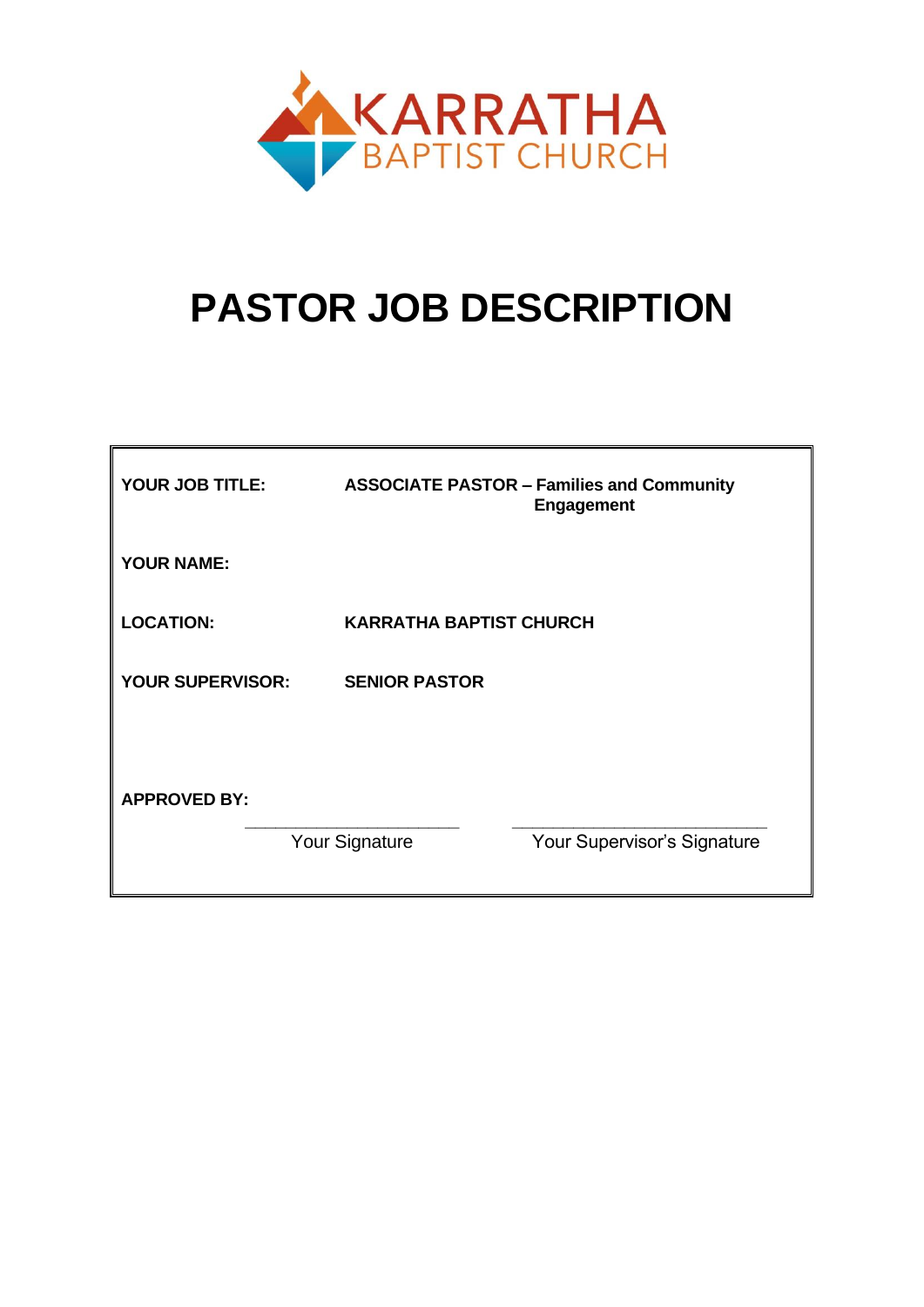## **MINISTRY PURPOSE**

#### **In a couple of sentences describe what your ministry is expected to accomplish. Describe what overall end results are expected from your position and how they contribute to the success of the Church.**

To bring leadership and ministry oversight to the areas of Kids/Youth/Families, and Community Engagement.

Kids/Youth/Families Ministry includes:

- Oversee working with the Children's, Junior Youth and Youth Ministry Leaders to ensure successful delivery of these ministry areas
- Oversee the development of ministry opportunities to reach families.
- Identify, train and equip volunteers as necessary.

Community Engagement includes:

- Develop and maintain networks within the wider Karratha community.
- Identify ministry opportunities into the community and creatively work to find ways to meet these opportunities.
- Oversee the development and growth of 'Karratha Helps', (a practical helps ministry).
- Identify, train and equip volunteers as necessary.

Attendance and participation at Sunday services is also required. This includes:

- Leading services or preaching as required by Senior Pastor.
- Involvement in the planning and delivery of Sunday services as required by Senior Pastor.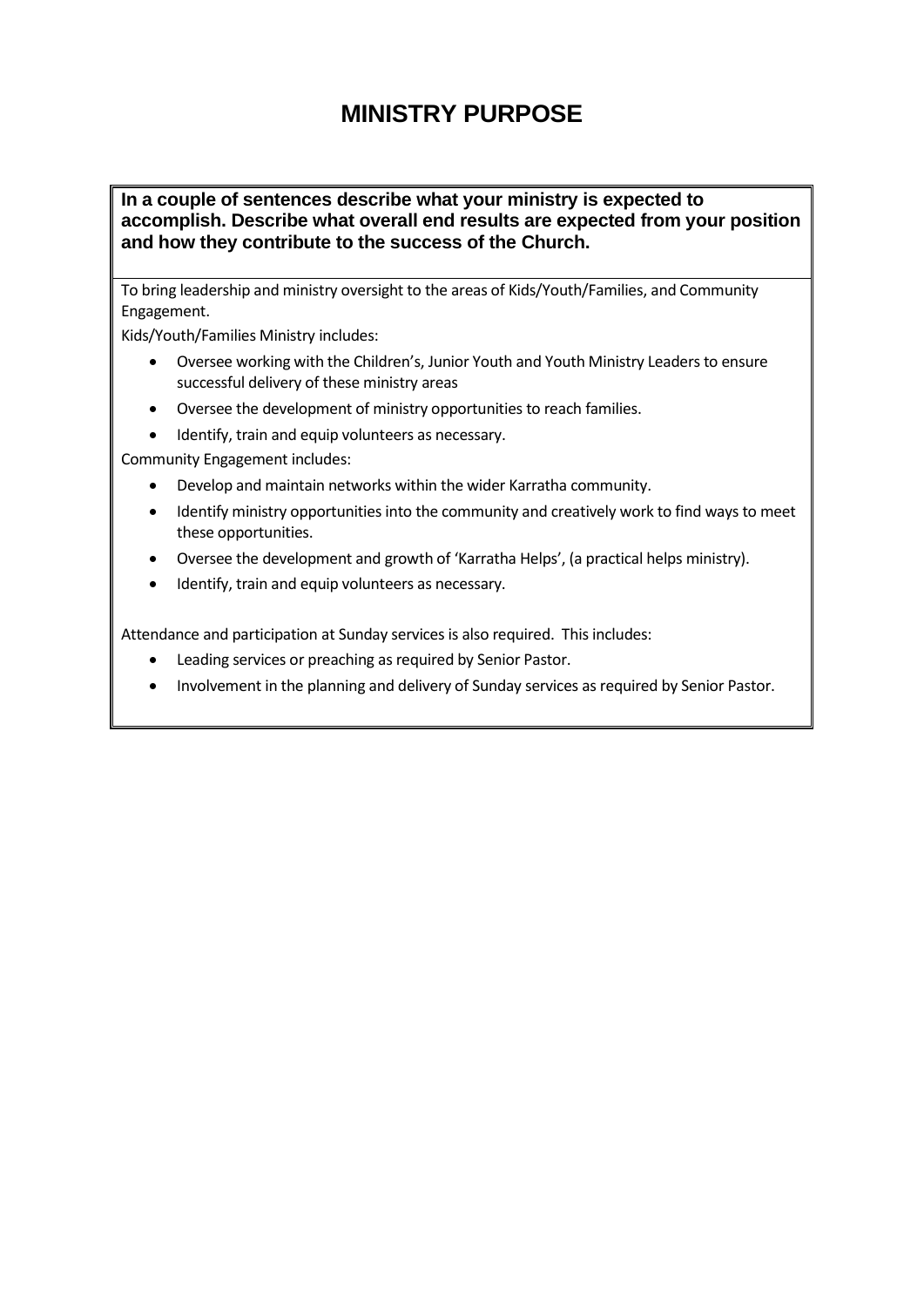## **MINISTRY RESPONSIBILITIES**

### **List ministry responsibilities, how you do them and why. Also approximate the amount of time devoted to each major area.**

| <b>WHAT</b> you do                                                                                                            | HOW you do it                                                                                                                                                                                                                                                                                                                                                                                                                                                                                                                               | <b>WHY</b> you do it<br>(expected end result)                                                                                                                                                                                                                                                                                                                                               | $%$ of<br>Time |
|-------------------------------------------------------------------------------------------------------------------------------|---------------------------------------------------------------------------------------------------------------------------------------------------------------------------------------------------------------------------------------------------------------------------------------------------------------------------------------------------------------------------------------------------------------------------------------------------------------------------------------------------------------------------------------------|---------------------------------------------------------------------------------------------------------------------------------------------------------------------------------------------------------------------------------------------------------------------------------------------------------------------------------------------------------------------------------------------|----------------|
| Ensure delivery of pastoral care and<br>programs to Kidzone, Junior Youth and<br>Youth Group                                  | Oversee the building of volunteer<br>$\qquad \qquad -$<br>teams to deliver ministries<br>Successfully deliver Kidzone on<br>$\overline{\phantom{0}}$<br>Sundays, monthly Junior Youth<br>and fortnightly Youth Group<br>Develop opportunities to invest<br>into the generations through<br>pastoral care, mentoring and<br>discipleship.<br>Deliver age-appropriate, gospel-<br>centred content                                                                                                                                             | To build into the next<br>generation and equip<br>them to follow Jesus.<br>To provide safe spaces<br>$\overline{a}$<br>for the next<br>generation to engage<br>in church life.<br>To engage the next<br>$\overline{a}$<br>generations with the<br>gospel in an age-<br>appropriate way.                                                                                                     | 15%            |
| Identify and develop opportunities for<br>$\overline{\phantom{0}}$<br>ministry growth to families and<br>community engagement | Develop strong working<br>$\sim$<br>relationships in the wider<br>Karratha community.<br>Provide a link between the<br>$\overline{\phantom{a}}$<br>ministries and wider community.<br>Analysis of ministry opportunities<br>$\sim$<br>and resources required.<br>Plan and execute on identified<br>$\sim$<br>ministry opportunities<br>Oversee the development and<br>$\overline{\phantom{a}}$<br>growth of 'Karratha Helps'.                                                                                                               | To build positive and<br>$\overline{a}$<br>effective relationships<br>So the church can<br>engage healthily with<br>the community.<br>To identify ministry<br>$\overline{\phantom{a}}$<br>opportunities to reach<br>and equip more<br>people.<br>So more people can be<br>$\overline{a}$<br>reached and equipped<br>to live as Christians.                                                  | 15%            |
| Identify, train and pastor volunteer<br>$\overline{\phantom{0}}$<br>teams to build your ministry areas                        | Build contacts within the church<br>$\qquad \qquad -$<br>community<br>Regular meetings with volunteers<br>to discuss vision and provide<br>upskilling/planning.<br>Find creative opportunities to<br>$\overline{\phantom{m}}$<br>champion the ministries you lead.<br>Engage with wider church and<br>$\overline{\phantom{m}}$<br><b>BCWA training procedures</b><br>Meet regularly with Ministry<br>Leaders and other volunteers to<br>provide pastoral support.<br>Ensure all necessary<br>administration is relevant and up-<br>to-date. | To ensure each<br>$\Box$<br>ministry has enough<br>volunteers to run.<br>To ensure new and<br>existing volunteers are<br>trained and equipped<br>To ensure volunteers<br>$\overline{a}$<br>are safe to work.<br>To build teamwork<br>amongst the<br>volunteers<br>To care for, pray and<br>support one another<br>To sort out any issues<br>$\overline{a}$<br>Share vision and set<br>goals | 15%            |
| Ensure administrative procedures and<br>documentations are adhered to and up-<br>to-date                                      | Review current policies and<br>procedures for ministries you<br>oversee<br>Implement appropriate<br>$\overline{\phantom{m}}$<br>administrative procedures to<br>ensure effective ministry can occur                                                                                                                                                                                                                                                                                                                                         | To provide safe people,<br>safe spaces and safe<br>ministries.                                                                                                                                                                                                                                                                                                                              | 5%             |
| Preaching and Sunday service<br>involvement                                                                                   | Preparation midweek.<br>Preach as required<br>$\qquad \qquad -$<br>Seeking the Lord                                                                                                                                                                                                                                                                                                                                                                                                                                                         | To see people becoming<br>Christians<br>To see Christians<br>maturing in Christ                                                                                                                                                                                                                                                                                                             | 5%             |